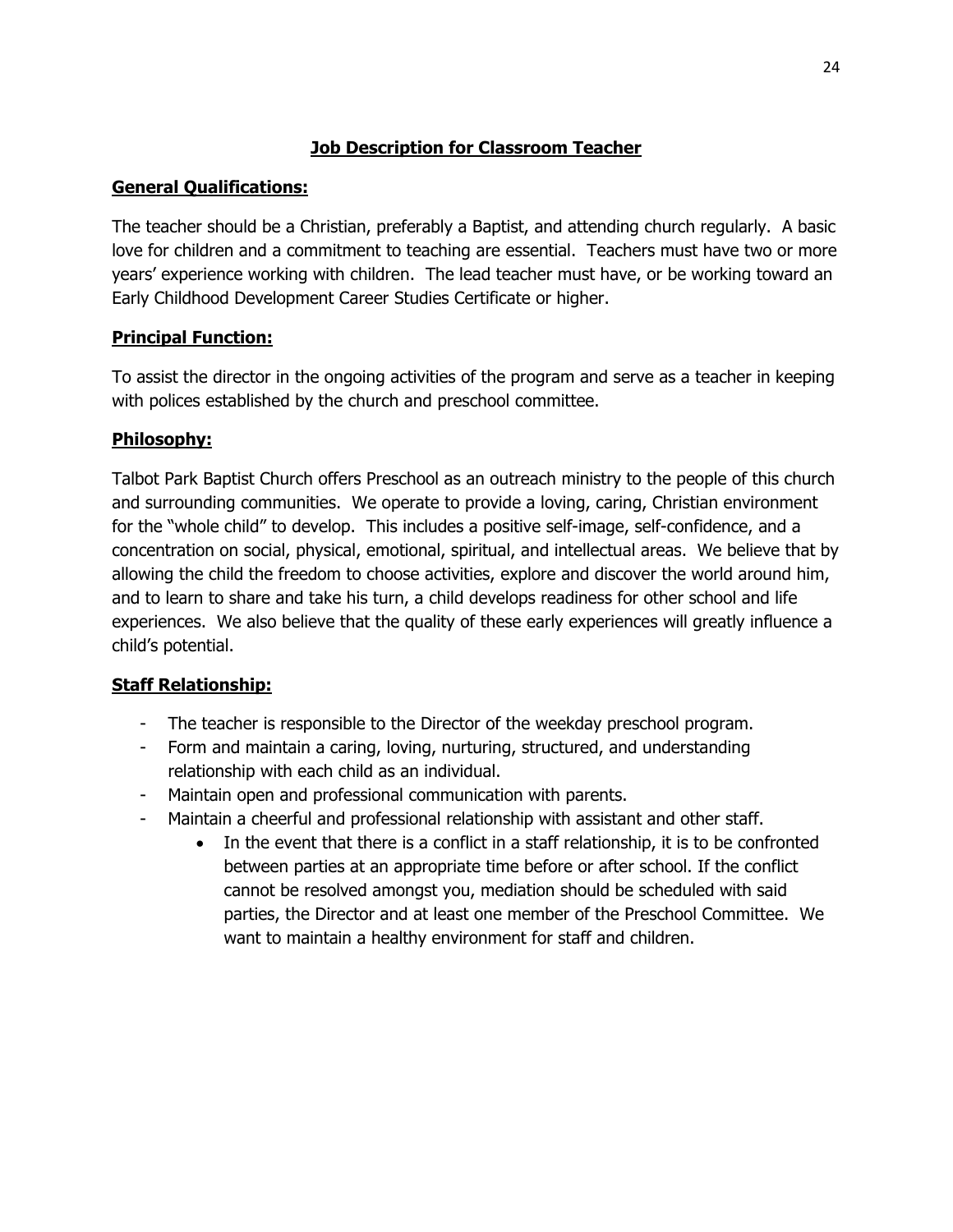## **Responsibilities:**

- 1. To maintain a Christian environment and provide activities which will promote children's physical, emotional, mental, social, and spiritual growth.
- 2. To work according to the schedule outlined by the Director and to maintain prompt hours.
- 3. To plan, supervise, and implement a daily teaching program in accordance with the philosophy and policies of the weekday program.
- 4. To monitor the progress of each child's growth and development, to place the information in the child's personal file monthly, and in between as needed. To share this progress with the child's guardian (if going to kindergarten) in an evaluation in the spring.
- 5. To give each child the attention needed to assure his best welfare (includes needs related to learning experiences, eating, toileting, playing, working ,healthcare, and safety). Remember not all children are on the same developmental level. Some activities may need to be modified for individual children.
- 6. To attend at least two classes, workshops, or other training sessions approved by the director for personal growth adding up to eight hours each year.
- 7. To work with maintenance and cleaning personnel to assure a clean and orderly room each day. Rooms should remain clutter free for a welcoming environment.
- 8. To work in cooperation with the Director, to plan with other teachers using the same room to assure maximum benefit of the facilities.
- 9. To attend all parent and staff meetings on time and prepared.
- 10. To inform the Director of needed supplies, repairs, and materials as far in advance as possible.
- 11. To turn in all lesson plans and newsletters complete and on time.
- 12. To communicate to and provide assistant with any additional responsibilities.

## **10 Commandments for Working Together**

- 1. **SPEAK TO EACH OTHER-** There is nothing as nice as a cheerful word.
- 2. **SMILE AT EACH OTHER-** It takes 72 muscles to frown, but only 14 to smile.
- 3. **CALL EACH OTHER BY NAME** It is respectful.
- 4. **BE POSITIVE, DON'T COMPLAIN** Things can't always be perfect or the way we want them to be.
- 5. **BE CORDIAL** Speak and act as if everything you say and do were a real pleasure.
- 6. **BE GENUINELY INTERESTED IN EACH OTHER**-There is something to like about everyone. Look for the positive, overlook the negative.
- 7. **BE GENEROUS WITH PRAISE; CAUTIOUS WITH CRITICISM**
- 8. **BE CONSIDERATE OF OTHER'S FEELINGS** It will be appreciated.
- 9. **BE THOUGHTFUL** Listen to the opinions of others.
- 10. **BE ALERT TO GIVE SERVICE** If you see something that needs to be done, do it. What counts most in life is what we do for others.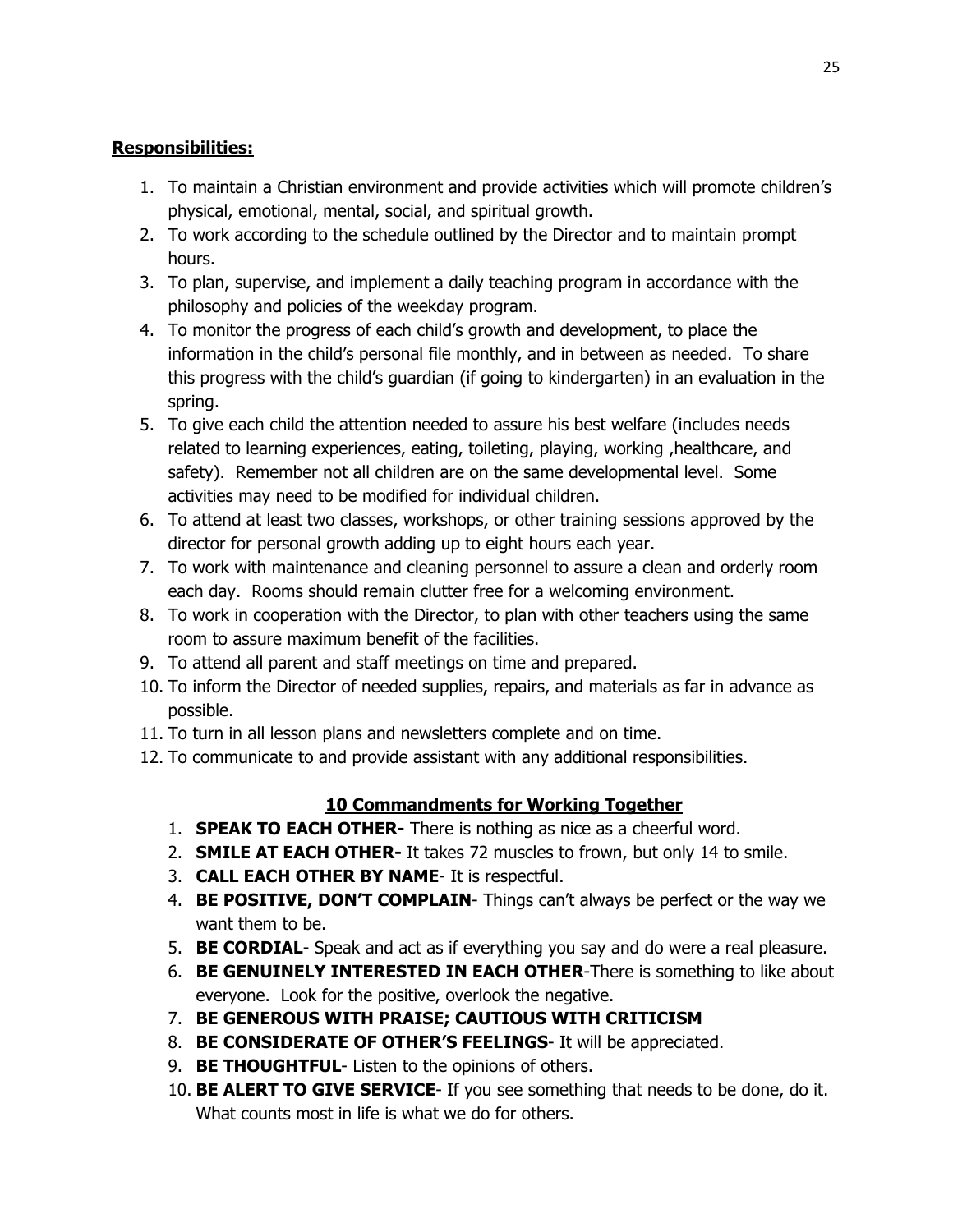# **Job Description for Assistant Teacher**

## **General Qualifications:**

The assistant teacher should be a Christian, preferably a Baptist, and attend church regularly. Teacher assistant must have at least one year experience working with children. It is desirable that the assistant teacher have at least some experience/education in teaching. A high-school diploma is a minimum qualification for this job.

## **Principal Function:**

To assist the Director and teacher, in providing appropriate learning experiences for the children.

### **Philosophy:**

Talbot Park Baptist Church offers Preschool as an outreach ministry to the people of this church and surrounding communities. We operate to provide a loving, caring, Christian environment for the "whole child" to develop. This includes a positive self-image, self-confidence, and a concentration on social, physical, emotional, spiritual, and intellectual areas. We believe that by allowing the child the freedom to choose activities, explore and discover the world around him, and to learn to share and take his turn, a child develops readiness for other school and life experiences. We also believe that the quality of these early experiences will greatly influence a child's potential.

## **Staff Relationships:**

- The assistant teacher is responsible to the director of the weekday preschool program.
- Form and maintain a caring, loving, nurturing, structured, and understanding relationship with each child as an individual.
- Maintain open and professional communication with lead teacher (teacher is responsible for communication with parents).
- Maintain a cheerful and professional relationship with lead teacher and other staff.
	- In the event that there is a conflict in a staff relationship, it is to be confronted between parties at an appropriate time before or after school. If the conflict cannot be resolved amongst you, mediation should be scheduled with said parties, the Director and at least one member of the Preschool Committee. We want to maintain a healthy environment for staff and children.

## **Responsibilities:**

- 1. To confer with the teacher about definite responsibilities and schedules.
- 2. To become aquatinted with all children, aware of their needs, and knowledgeable of their family backgrounds and home environments.
- 3. To cooperate in maintaining a happy atmosphere in which a child may come to know his freedom and limitations.